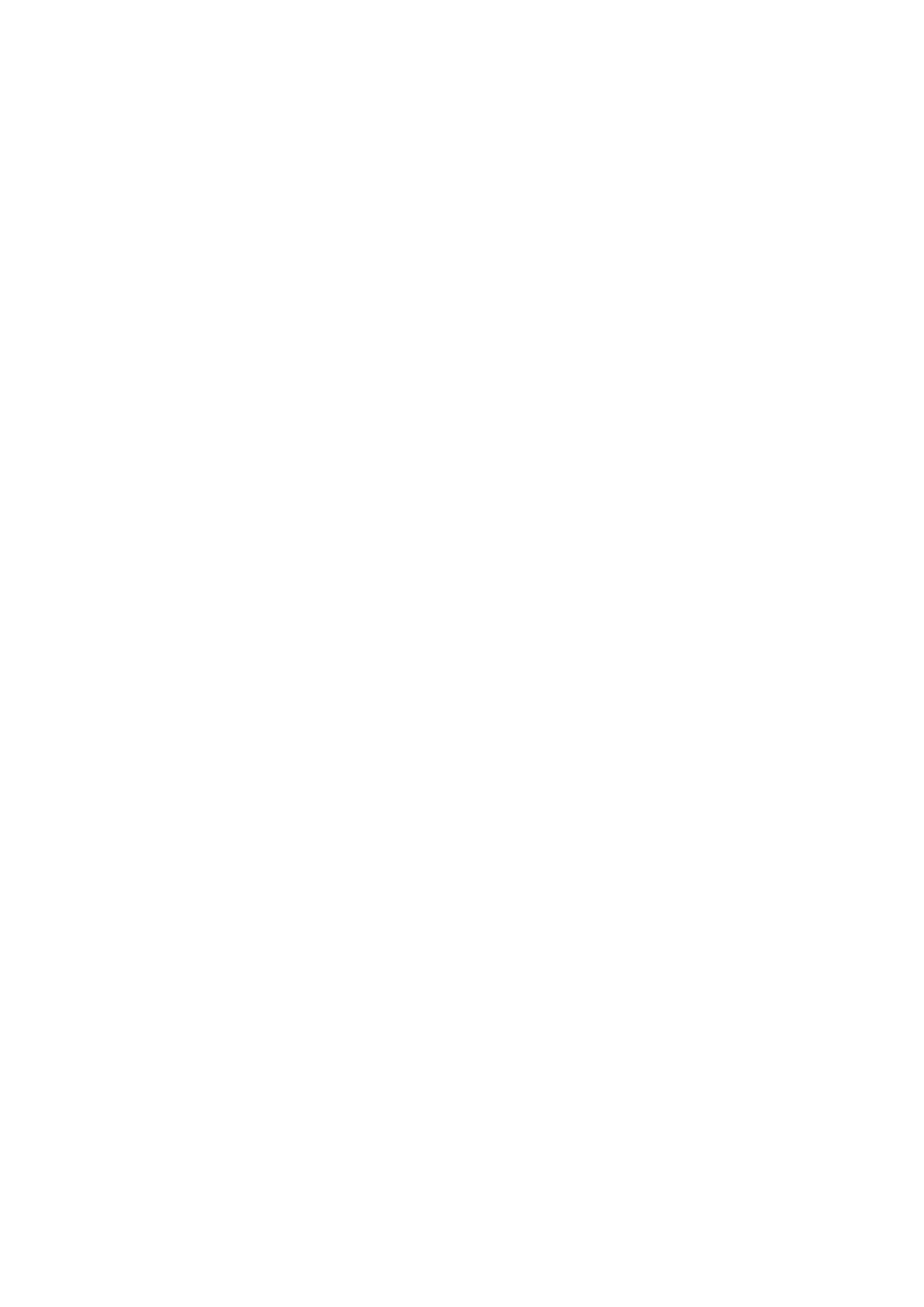# **ILO–ITU Staff Health Insurance Fund**

**Report on the operations of the Fund in 2010**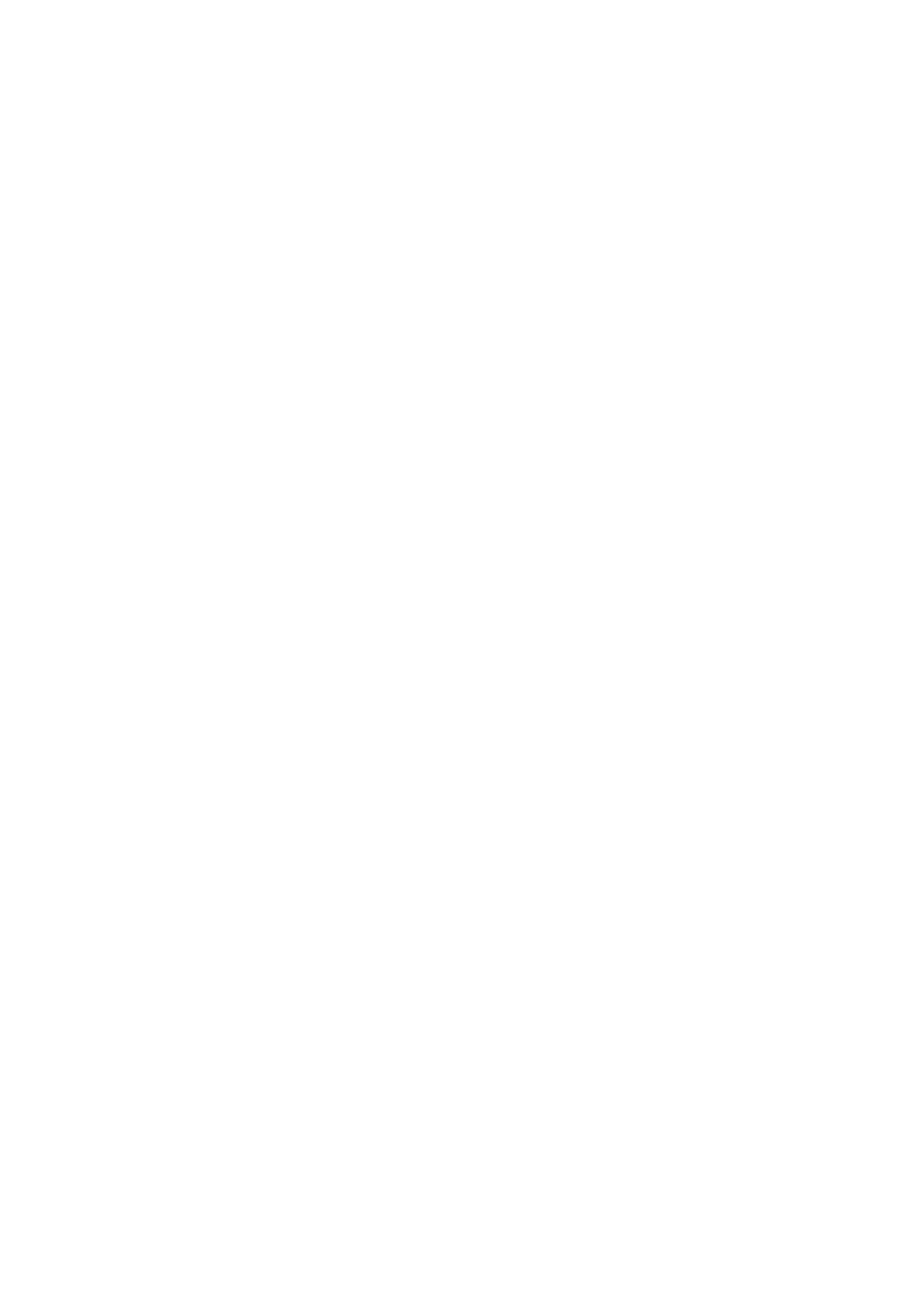The present report is hereby submitted to the executive heads of ILO and ITU and to the insured persons, pursuant to article 4.7.1(i) of the Regulations.

# **Composition of the Management Committee in 2010**

**1.** Pursuant to article 4.1 of the Regulations, the Management Committee was composed of the following titular (T) and substitute (S) members. An asterisk (\*) next to the name indicates that this committee member also served on the Standing Subcommittee (established under article 4.7.2 of the Regulations).

#### **Representing the insured persons**

#### **ILO**

Ms Mireille Ecuvillon \* (T) Mr Jean-François Santarelli \* (T) Mr Chris Baron (T) Mr Philippe Marcadent (S) Ms Chantal Amine \* (S) Ms Xenia Scheil-Adlung (S)

# **ITU**

Mr Michel Rolland  $*(T)$  – **Chairperson** Mr David Broadhurst (S)

# **Representing the executive heads**

# **ILO**

Mr Charles Agbavwe (T) Mr Tilmann Geckeler \* (T) Vacant *until 24 May 2010* (T) Mr Juan Llobera *as of 25 May 2010* \* (T) Mr Fikri Gurzumar (S) Ms Anne Drouin \* (S) Mr Giuseppe Zefola (S)

# **ITU**

Ms Marianne Wilson  $*(T)$  – **Vice-Chairperson** Vacant (S)

# **Financial situation**

# **Assets and liabilities**

**2.** The Assets and Liabilities Statement is attached as Annex I. The statement provides year-end details on assets, liabilities and the

balance of the Guarantee Fund, together with prior year comparative figures. The Fund's investments are recorded at market value rather than at cost and unrealized gains and losses on forward currency contracts are reported as either a derivative asset or a derivative liability.

**3.** As at 31 December 2010, the Fund had assets valued at US\$66.5 million and liabilities of US\$16.9 million, of which 96.5 per cent accrued liability for claims incurred but not received (IBNR). The Guarantee Fund balance stood at US\$46.7 million and the reserve for derivatives at US\$2.9 million. More details on IBNR are provided in paragraphs 22 to 24 of this report.

# **Results of operating activities**

**4.** The income and expenditure statement is attached as Annex II.

**5.** The first part of Annex II reflects the Fund's Operating Transactions. Total contributions received in 2010 amounted to US\$55.9 million, compared with US\$52 million in 2009. Total benefits paid in 2010 amounted to US\$51.5 million, compared with US\$46.9 million in 2009. The net operating surplus amounted to US\$1.3 million in 2010. This net operating surplus takes into account an IBNR increase of US\$3.1 million.

**6.** The second part of Annex II, under the heading "Investment Transactions", reflects the result of the Guarantee Fund investments. Following a net income from investment transactions of US\$3.2 million in 2009, the Fund again recorded an income of US\$4 million in 2010. Gains on currency trading of US\$2.7 million were recorded in 2010, compared with gains of US\$2.4 million in 2009. More details on investment performance are provided in paragraphs 13 to 19 of this report.

**7.** Revaluation gains and losses on assets and liabilities are the result of exchange rate fluctuations of all the currencies, other than the US dollar, in which assets and liabilities are held. A revaluation loss of US\$40,301 was recorded in 2010, compared with the US\$1.2 million revaluation gain in 2009.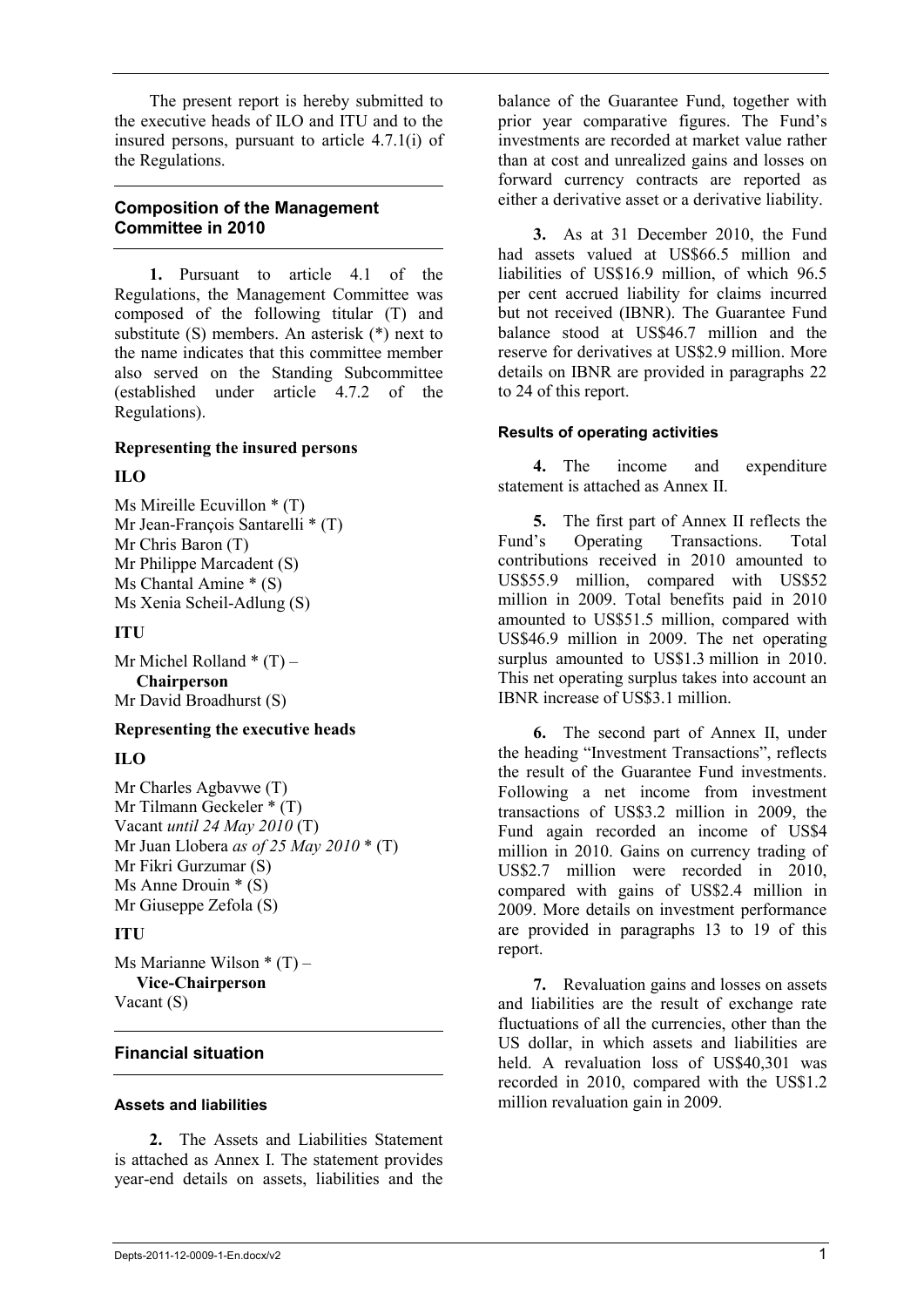**8.** The Fund recorded a net operating surplus of US\$1.3 million in 2010, compared with a US\$4.3 million net operating surplus in 2009. The operating surplus was compounded by net income from investment transactions of US\$4 million in 2010, versus US\$3.2 million in 2009. The Fund recorded an overall net gain of US\$5.3 million in 2010, versus a 2009 overall net gain of US\$8.7 million.

**9.** The average contribution per contributing member (insured person) in 2010 was US\$8,056, up 5.5 per cent from US\$7,634 in 2009. (Details relative to benefits are provided in paragraphs 31 to 39 of this report.)

**10.** The improvement in the Fund's financial results since the beginning of 2008 is primarily attributable to the effects of the amendments to the SHIF contribution.

**11.** As a reminder, the SHIF contribution system was modified in two phases. From 1 January 2008, a contribution was introduced in respect of dependent spouses (30 per cent of the insured person's own contribution). From 1 January 2010, a contribution was introduced in respect of dependent children (10 per cent of the insured person's own contribution for one child, 20 per cent for two or more children).

**12.** Contribution income for the 2006–07 biennium was US\$73.6 million. Without the amendments to the SHIF contribution system, as a result of normal growth (number of SHIF insured persons, salary/pension mass), this contribution income would have increased to an estimated US\$90.9 million. The projected contribution income for the 2010–11 biennium is US\$109.2 million. The effect of the amendments is therefore estimated at US\$18.3 million over the 2008–11 period.

# **Investments**

**13.** In 2010, the ILO's Investment Committee continued to monitor the Fund's investments portfolio and to deliver guidelines and benchmarks on behalf of the Management Committee to the entity charged with the management of the Fund's investment portfolio. From 1 July 2009, Aberdeen Asset Management has had responsibility for management of the Fund's investment portfolio.

**14.** The portfolio is composed mainly of medium- and long-term fixed income securities and is hedged to the Swiss franc, although investments are held in a variety of currencies.

**15.** As at 31 December 2010, the market value of the portfolio was US\$52.6 million (including US\$492,019 of accrued interest), compared with a 2009 market value of US\$48.4 million (including US\$555,556 of accrued interest). Derivative assets totalled US\$2.9 million at 31 December 2010 versus US\$1.1 million in 2009.

**16.** Investments are held in various currencies and are translated into US dollars at the United Nations operational rate of exchange effective at 31 December.

**17.** Over the calendar year 2010, the return on the investment portfolio, based on market values and expressed in Swiss francs, was 2.85 per cent. Management fees charged were a fixed percentage of the market value of the portfolio, paid quarterly in arrears.

**18.** Derivatives provide the SHIF with protection against the exchange risk associated with bond investments. The value of derivatives depends on that of an underlying financial asset. The calculation of a derivative's market value for accounting purposes relies on pricing models that take into account a benchmark value such as an interest or exchange rate, a financial index or a commodity price.

**19.** Aberdeen Asset Management has commented as follows on the 2010 investment performance:

#### **Manager's review**

The year began with evidence that interest rate cuts, central bank liquidity injections and government-backed rescue packages of 2009 had started to filter through to the real economy, as business confidence surveys and forwardlooking indicators began to turn upward. Reduced stress in the financial system and positive growth from developing economies helped to maintain strong risk appetite among investors, and spreads on corporate bonds tightened relative to government securities. However, focus shifted to the high level of debt taken onto government balance sheets. Greece came under the spotlight as it emerged that the fiscal deficit was much larger than had previously been reported. Consequently, peripheral European markets significantly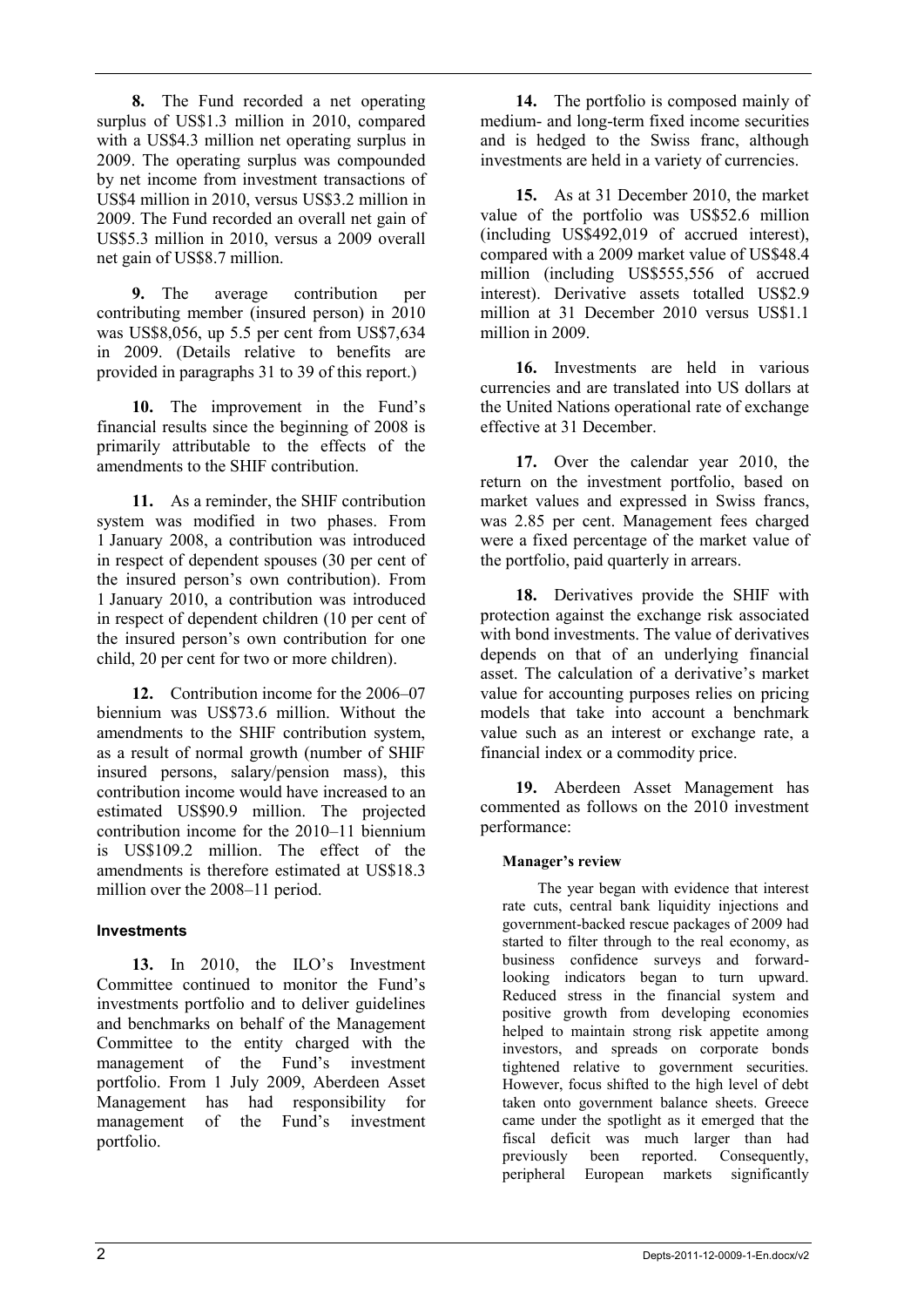underperformed due to ongoing concerns over their fiscal deficits. An €85 billion bailout package for Ireland agreed in November failed to calm the markets as expected and fears about the fiscal situation in other peripheral countries kept yield spreads over Germany at wide levels. Global bond yields reached record lows when the recovery in the US was called into question at the end of the third quarter. In order to stimulate growth, the US Federal Reserve announced in November that it would undergo further quantitative easing (QE2) via the purchase US\$600 billion in Treasury securities. Labour and housing markets remained weak but stronger economic data in other sectors and a large US fiscal stimulus package announced in December resulted in a sharp rise in the global bond yields at the end of the period under review.

In the currency markets, currencies such as the Swiss franc and Japanese yen strengthened as they acted as safe havens from Eurozone stress. The US dollar underperformed most other major currencies, with the exception of the Euro and Sterling, mainly due to the negative impact of QE2. The Euro suffered from concerns over peripheral economies, while Sterling suffered from high public sector debt and disappointing economic growth.

#### **Portfolio review**

The portfolio was actively managed in respect of market, duration, curve and credit positioning. On the market side the gained relative value was achieved by having an overweight bias to the US market and an underweight allocation to troubled economies in the Eurozone. Initially a longer than benchmark duration in the US was also of benefit, however the bond market sell-off in the fourth quarter eroded those gains as bond yields rose sharply. In terms of curve positioning the portfolio benefited from curve flattening trends. On the credit side, non-government positions had mixed results with corporate spreads tending to tighten relative to the benchmark, while those issues related to peripheral European economies underperformed.

Over the 12 months to 31 December 2010, the investment portfolio achieved a total return before fees of 2.85 per cent whereas the benchmark achieved a return of 2.96 per cent, an underperformance of –0.12 per cent.

#### **Guarantee Fund**

**20.** Article 3.8 of the SHIF Regulations sets the level of the Guarantee Fund at between one-sixth  $(=$  six months) and one half  $(= 18)$ 

months) of Fund expenditure over the previous three financial years.

**21.** The Guarantee Fund balance amounted to US\$46.7 million at year-end 2010, compared with US\$41.4 million at year-end 2009 (see Annex I). The level of the Guarantee Fund at 31 December of the year under review remained well above the statutory minimum level of US\$24.1 million, but slightly (2.9 per cent) below the 2010 midpoint of US\$48.1 million.

**Figure 1. SHIF Guarantee Fund (US\$ million)** 



#### **Accrued liability for claims incurred but not received (IBNR)**

**22.** The method used for calculating the IBNR provision is represented in paragraph 6(e) of the Notes to the Financial Statements for the year ending 31 December as follows: "At the end of each financial period, a provision is made representing amounts yet to be claimed in respect of the financial period under review. For the 2010 financial period, the provision has been calculated based on the comparison between actual claims Incurred But Not Received (IBNR) reported to end February of the year+1 financial period and actual end February experience recorded for prior years. The IBNR provision is the higher of: (i) the average percentage of IBNR reported in prior years, applied to actual IBNR reported to end February of the year+1 financial period and projected out to a year-end IBNR result; and (ii) the average percentage representing IBNR versus year-1 claims reported in prior years, applied to actual IBNR reported to end February of the year+1 financial period and projected out to a year-end IBNR result. As for the 2010 financial period, the IBNR provision **Figure 1. SHIF Guarantee Fund**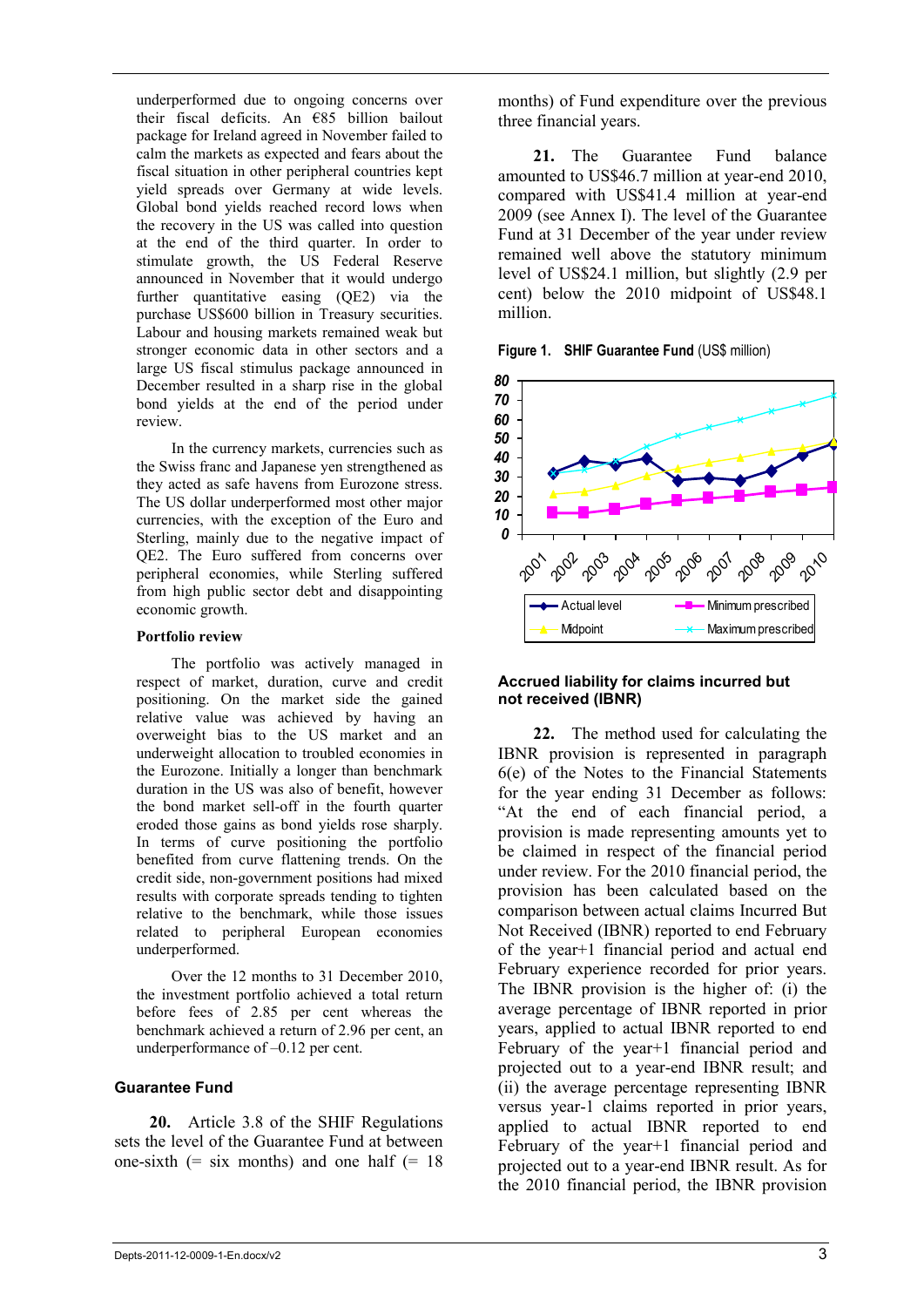has been calculated earlier than in years preceding 2009, the IBNR results have been adjusted to reflect the difference between the actual number of claims received at the end of February 2010 and the average number of claims received at the end of February in prior years. Any difference between the provision calculated and actual claims paid is reflected in the financial statements of the period in which it becomes known."

**23.** Accrued liability for claims incurred prior to or during the year under review, but not received by 31 December, appear under item 2 of "Liabilities" in the Assets and Liabilities Statement (Annex I) as "Accrued liability for unsettled claims".

**24.** The table hereunder provides details concerning the accrued IBNR liability amount shown in Annex I as "Accrued liability for unsettled claims". The method of IBNR calculation was audited by the SHIF's External Auditors for the year 2006. This method has remained unchanged for following years.

**Figure 2. Summary of benefits paid in 2010 for claims incurred in prior years**

| Insurance year                   | Benefits paid (US\$) |
|----------------------------------|----------------------|
| Years prior to 2008              | 5 3 9 3              |
| 2008                             | 277 286              |
| 2009                             | 12 407 300           |
| IBNR at year-end 2010 (actual)   | 12 689 979           |
| IBNR at year-end 2010 (forecast) | 13 200 000           |
| Variance actual IBNR vs forecast | $-510021$            |
| IBNR at year-end 2011 (forecast) | 16 300 000           |
| <b>IBNR</b> increase             | 3 100 000            |

# **Trends in membership**

#### **Overall trend**

**25.** The total number of persons insured on 31 December of the year under review (excluding voluntarily covered dependants) was 13,899, compared with 13,669 on 31 December 2009.





**26.** In 2010, the number of insured persons contributing to the Fund was 6,939 (see Annex V for details). The distribution of insured persons was 76.5 per cent ILO versus 23.5 per cent ITU. The proportion of retired insured persons grew from 43.6 per cent of all insured persons in 2009 to 43.7 per cent in 2010.



#### **Figure 4. Composition of the body of insured persons**

#### **Automatically covered dependants**

**27.** The number of dependants (excluding voluntarily covered dependants) stood at 6,960 in 2010, versus 6,858 in 2009. The number of automatically covered dependants per active insured person was 1.41 in 2010, level with 2009. The number of automatically covered dependants per retired insured person was 0.48 in 2010, just slightly under the 2009 number of 0.49.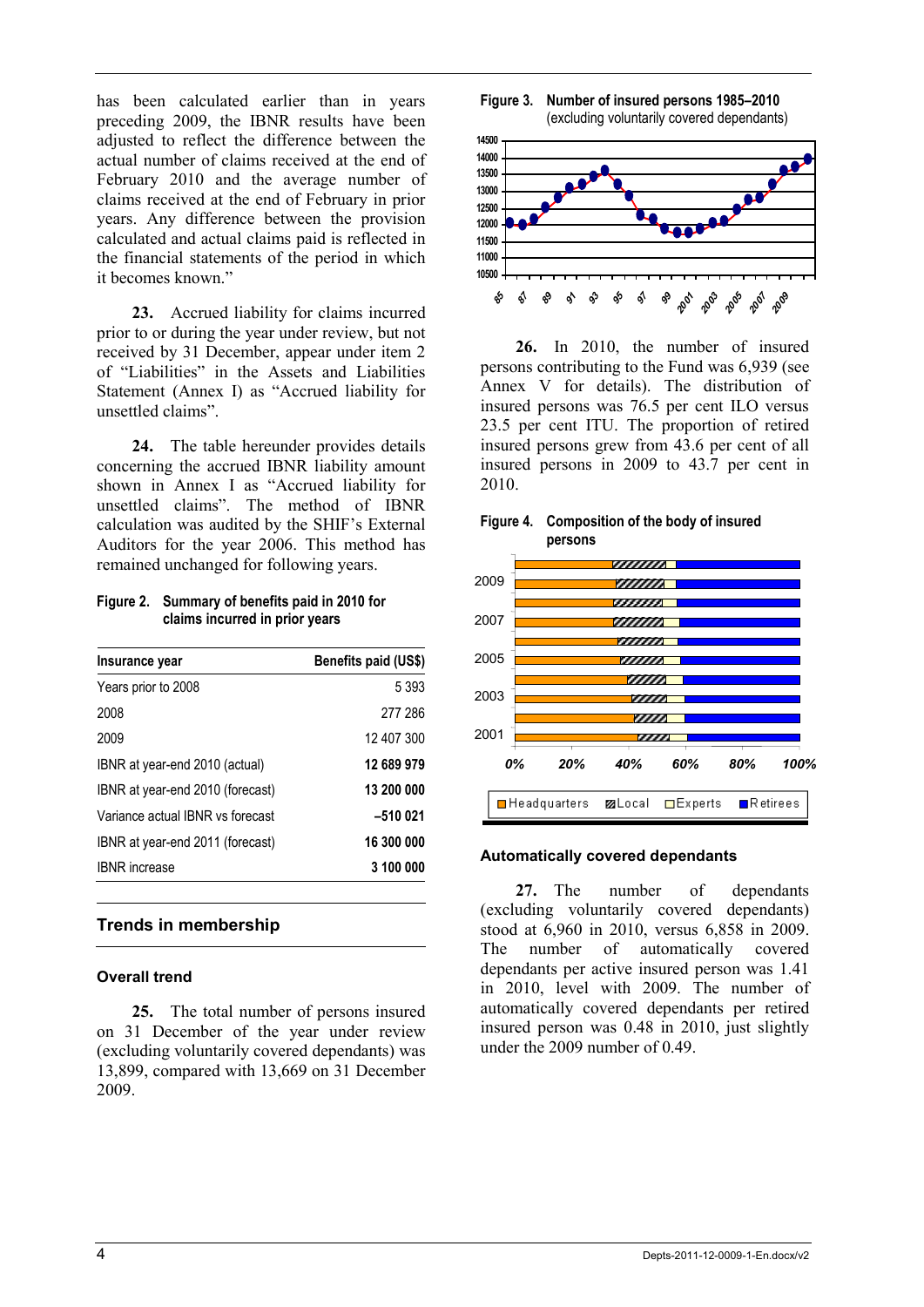#### **Voluntarily covered dependants**

**28.** The number of voluntarily covered dependants stood at 672 at year-end 2010, up from 647 at the end of 2009. At year-end 2010, the number of voluntarily covered children was 554 (82.4 per cent of the total), the number of voluntarily covered spouses was 105 (15.6 per cent of the total) and the number of voluntarily covered parents and parents-in-law was 12 (1.8 per cent of the total).

**29.** A summary of the annual and cumulative results of this group for the years 2001 through 2010 is set out in Annex IV. The 5-year cumulative result for the voluntarily covered dependants category is a gain of US\$132,026. The 5-year cumulative loss for the voluntarily covered parents and parents-inlaw segment is US\$631,957, representing a 160.1 per cent 5-year loss ratio. Benefits paid in respect of voluntarily covered parents and parents-in-law over the past five years amount to US\$1,683,436, representing 14.3 per cent of total benefits paid in respect of voluntarily covered dependants.

**30.** Under article 3.5 of the Fund's Regulations, contribution rates in respect of voluntarily covered dependants have to be set so as to make this group self-supporting, with no contribution being paid by the organizations for this category of protected persons. An increase in contribution rates in respect of voluntarily covered dependants became effective 1 October 2010 and the group was self-supporting during the period under review, producing a 89.1 per cent loss ratio.

# **Benefits statistics**

# **Trends in expenditure**

**31.** Total benefits paid increased from US\$46.9 million in 2009 to 51.5 million in 2010. Benefits in 2010 were thus up 9.8 per cent over prior year. Benefits paid in reimbursement of costs incurred in Switzerland represent just under two-thirds of the total, as reflected in figure 5 below.





**32.** In 2010, the benefits paid per contributing member (insured person) amounted to US\$7,074, up from US\$6,559 in 2009. These figures do not include benefits paid in respect of persons covered under article 1.6 ("Voluntarily covered dependants") of the SHIF Regulations. Benefits paid per person protected by the Fund (excluding voluntarily covered dependants) in 2010 amounted to US\$3,532, compared with US\$3,268 in 2009. During the period under review, the yearly increase in benefits paid per insured person averaged 7.85 per cent.

**33.** The overall loss ratio for the period under review was 92.2 per cent, compared with 90.2 per cent in 2009. This loss ratio does not take into account contributions received and benefits paid in respect of persons covered under article 1.6 ("Voluntarily covered dependants") of the SHIF Regulations. The 2010 loss ratios per category of insured persons were 55.7 per cent (active staff category) and 138.3 per cent (retiree category). The 2009 loss ratios for the active staff and retiree categories were 58.4 per cent and 127.9 per cent respectively.

**34.** In the year under review, medical care provided in hospitals constituted the single largest item of expenditure, accounting for 37.5 per cent of the 2010 total. Doctor's services and medication constituted the second and third largest items of expenditure, respectively accounting for 11.9 and 10.9 per cent of the year total, while dental care and nursing care accounted respectively for 8.6 and 7.9 per cent of the total. There was no material variance in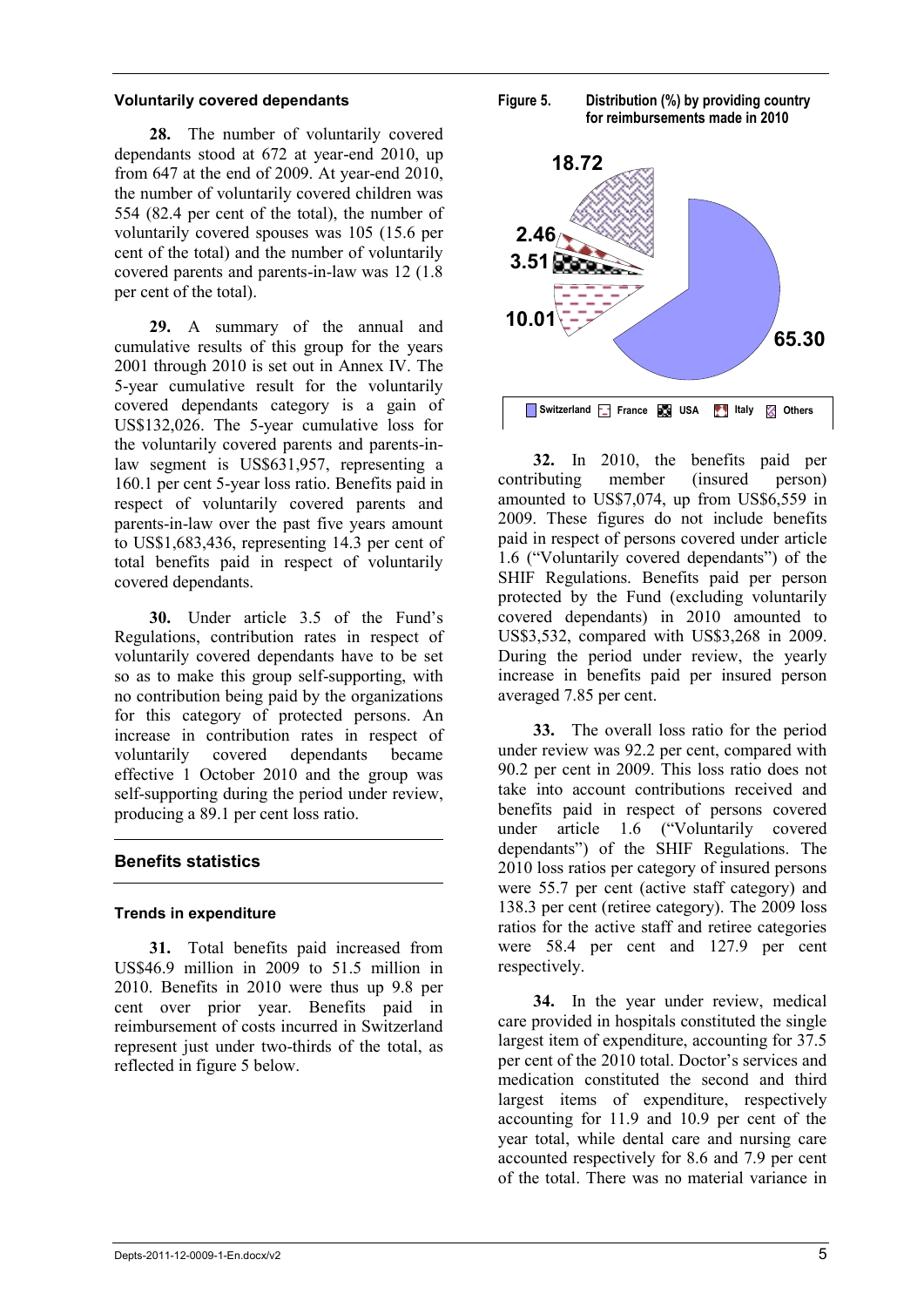2010 expenditure percentages compared with prior year expenditure percentages.

**35.** Benefit expenditure is detailed in Annex VI. Figure 6 shows the relative benefit volumes in each of the three major categories of expenditure (in-patient care, out-patient care and dental care). In-patient care accounted for 55 per cent of the 2010 total claim volume and out-patient care for 32.5 per cent of the total claim volume There continues to be a slow increase in the benefit volume associated with in-patient care as a percentage of the total benefit volume. Over a 5-year period, this percentage has increased by 6.5 per cent (from 51.63 to 54.98 per cent).

**36.** The **inpatient category** comprises the benefits for all types of institutional care. This relates in particular to hospitalization for treatment, examination or diagnosis, nursing care, post-operative convalescence and cures, including accommodation and medical care.

**37.** The **outpatient category** comprises doctors' fees, psychiatry and psychoanalysis, medical imagery, laboratory tests, prescribed medications, physiotherapy.



# **Supplementary benefits**

**38.** Pursuant to Art. 2.5 of the SHIF Regulations, the Fund pays supplementary benefits where approved expenses in respect of an insured person and his/her dependants exceed a yearly US dollar threshold proportional to the income of each insured person, in accordance with paragraph 1 of article 2.5.3 ("Supplementary benefits") of the

Fund's Administrative Rules, amended by Management Committee decision communicated in October 2007. The amount of supplementary benefits paid over the period under review was US\$3,545,405 versus US\$3,005,372 in 2009. Supplementary benefit expenditure represented 6.9 per cent of total benefits paid in 2010, compared with 6.4 per cent in 2009.

**39.** Supplementary benefits were received by 699 insured persons in 2010 versus 631 insured persons in 2009. In 2010, 86.6 per cent of supplementary benefits were paid to insured persons who are retirees versus 86.5 per cent in 2009.

#### **Maximum annual liability and large claims**

**40.** At year-end 2010, 1,483 families had submitted claims with approved medical expenses totalling US\$10,000 or over, compared with 1,392 families at year-end 2009. Of these, 59 families had submitted claims with approved medical expenses equal to or in excess of US\$100,000, compared with 54 in 2009.

**41.** In 2010, the Fund's maximum annual liability per family remained set at US\$150,000. With the approval of the Management Committee, this maximum annual liability was exceeded in 26 cases.

# **Administration**

**42. External audit** – The Auditor General of Canada and the Swiss Federal Audit Office jointly carried out an audit of the Fund's 2010 financial year accounts, as part of the overall audits of the ILO and ITU financial statements. The objective of this audit work was for the External Auditors "to verify that the contributions were accurate and complete, that the claims paid were accurate and valid, that the estimate relating to the claims incurred but not received was properly estimated and that the SHIF Guarantee Fund was in compliance with the respective authority". Pursuant to article 4.14 of the SHIF Regulations, a report of their findings has been presented by the joint External Auditors to the SHIF Management Committee.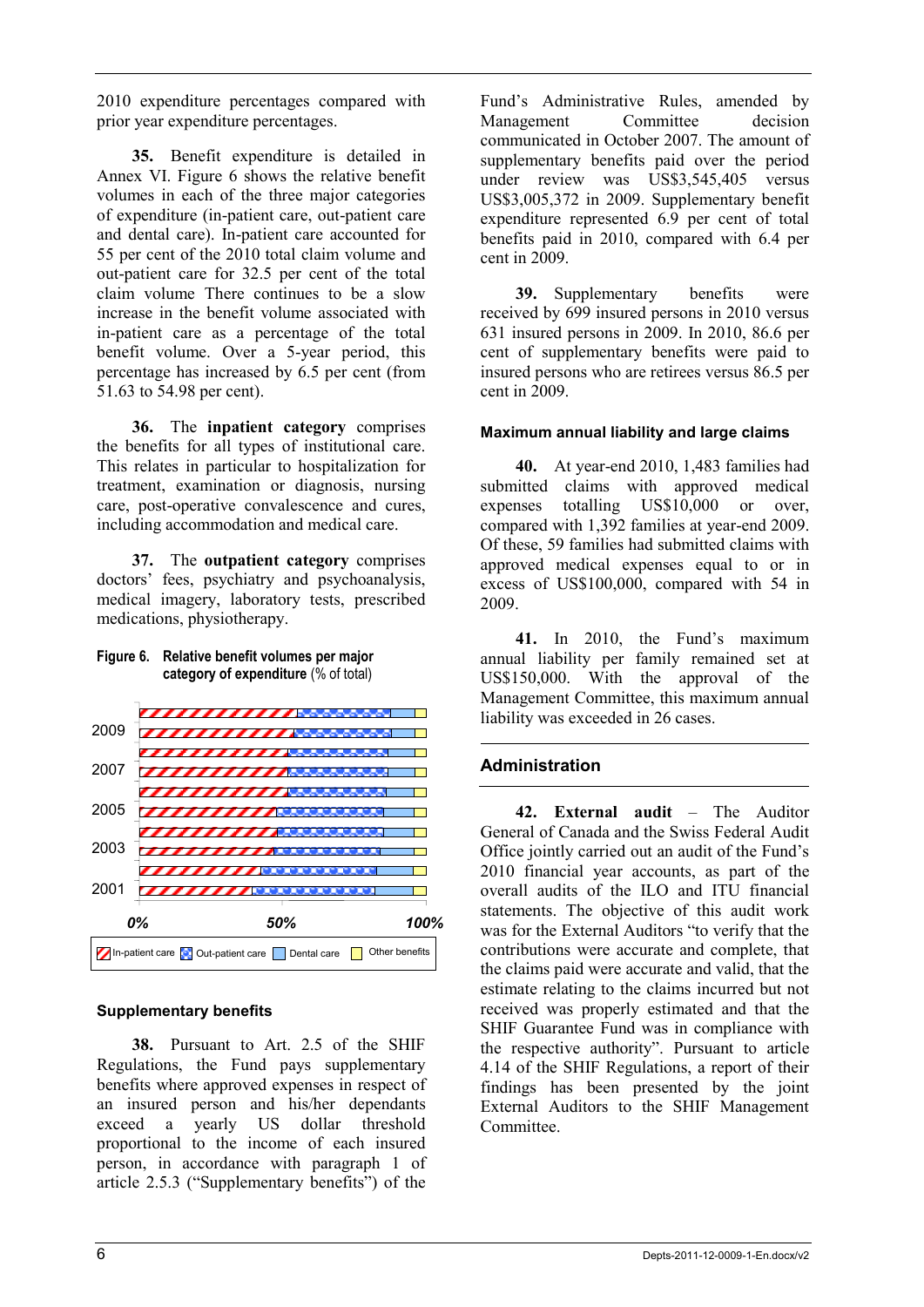**43**. **Claims settlement** – The period under review ended with an unsettled (regardless of cause) claim balance of 6 per cent of the total number of claims submitted for reimbursement. The Fund's claims adjusters processed 51,965 claims (ILO, ITU and ILO/ITC Turin combined) versus 51,911 claims in 2009. A total of 155,743 invoices was examined in 2010 versus 161,723 in 2009. Claims settled at the ILO represented 77.1 per cent of the total. Claims settled at the ITU represented 22.9 per cent of the total.

The SHIF secretariat has been increasingly challenged by growing claims volumes. In addition, the complexity of claims inherent to an insurance entity with international scope has been compounded by the increasing number of retired insureds undergoing extensive medical treatment. As a result, the year-end number of unsettled claims has gradually risen. Although overtime work has until now served to avoid unmanageable backlogs, ad hoc arrangements will no longer prove adequate in the short- to medium term. The SHIF secretariat is exploring other means for managing claims accumulations, including accumulations resulting from a claims adjuster's prolonged absence.

**44. Main activities of the Management Committee** – The Management Committee met seven times in 2010. It monitored the functioning of the SHIF secretariat and the Fund's financial situation. The following issues are highlighted in view of their importance:

- **Voluntarily covered dependants:** While at the same time continuing its review of the provisions governing articles 1.6 and 3.5 of the Fund's Regulations and Administrative Rules, to improve financial results in respect of persons insured under article 1.6 of the SHIF Regulations, the Management Committee decided to increase monthly contributions as follows from 1 October 2010:
	- Voluntarily covered child: from US\$240 to US\$260
	- Voluntarily covered spouse: from US\$510 to US\$650
	- Voluntarily covered parent or parentin-law: from US\$1,310 to US\$1,400

■ **Schedule of benefits:** During the period under review, the Management Committee continued to consider whether Codes 2.5 and 2.6 ("Long-term nursing services in an institution" and "Long-term nursing services at home") of the SHIF Schedule of Benefits should be revised. During the period under review, expenditure in respect of long term nursing services was US\$4,046,140, up 32.9 per cent over 2009 expenditure (US\$3,043,941) and 394.8 per cent over 2001 expenditure (US\$1,024,818). The 2010 expenditure was in respect of some  $126$  cases. Discussions regarding possible revisions took into account significant technical and financial constraints associated with the extension of long-term care benefits within the framework of the SHIF.

> Also during the period under review, the Management Committee decided that the payment of benefits in respect of cures would be subject to prior confirmation from the Fund's Medical Adviser that the cure is part of treatment of an already present pathology. This change is aimed at ensuring that treatment received is consistent with a stated medical condition, in order that payment of SHIF benefits be fully focussed on effective healthcare.

Cost containment: During the period under review, the Management Committee was kept informed of the results of the SHIF secretariat's cost containment efforts, in particular in respect of inpatient treatment. The SHIF secretariat continued to work with the secretariats of the health insurance funds of other international organizations to foster relationships with hospitals and clinics in and around Geneva aimed at ensuring that favourable terms can again be negotiated for SHIF insureds at the time of renewal of cost agreements for the 2012–13 period. The secretariat also pursued its efforts to control costs incurred in the United States.

# ■ **SHIF claims settlement:**

Early in 2010, following a competitive bidding process, the ILO administration commissioned from the consulting firm Dalberg Global Development Advisors (Dalberg) a feasibility study regarding the potential efficiency gains to be achieved from decentralizing the SHIF claims settlement function to either Bangkok or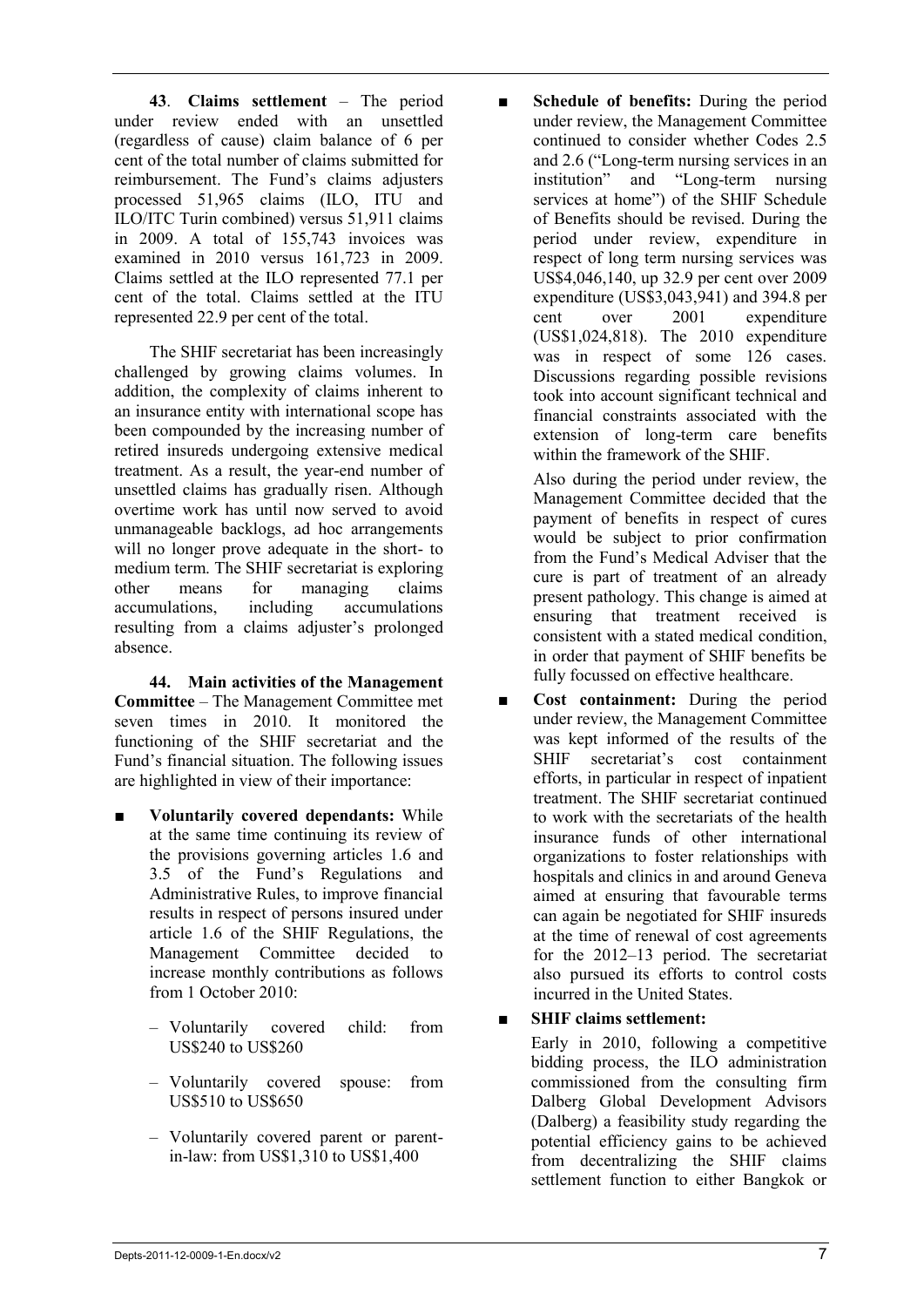Lima. Dalberg was also requested to explore potential efficiencies to be achieved from transferring the function to an external service provider.

From the results of the feasibility study, it was concluded that the decentralization option should not be pursued. However, a more detailed follow-up study was commissioned to compare the costs and benefits of transferring SHIF claims settlement to a private sector thirdparty administrator with the costs and benefits of "in-house" claims settlement. Dalberg was again commissioned for the follow-up study.

Over the year under review, the SHIF Management Committee closely followed developments associated with the initial feasibility study and the subsequent costs and benefits study.

# **45. Activities of the Standing Subcommittee**

- **Special cases:** Special cases correspond to situations which require interpretation of the Regulations and Administrative Rules, or which call for exceptions thereto, in accordance with articles 1.7 or 2.2(3) of the SHIF Regulations. They are examined by the Standing Subcommittee, which reports to the Management Committee. The Standing Subcommittee met once in 2010 and examined 11 special cases.
- **Fraud:** No fraudulent insurance claims were found to have been submitted during the period under review.

Michel Rolland Chairperson

Geneva, 25 October 2011

Clifford Kunstler Executive Secretary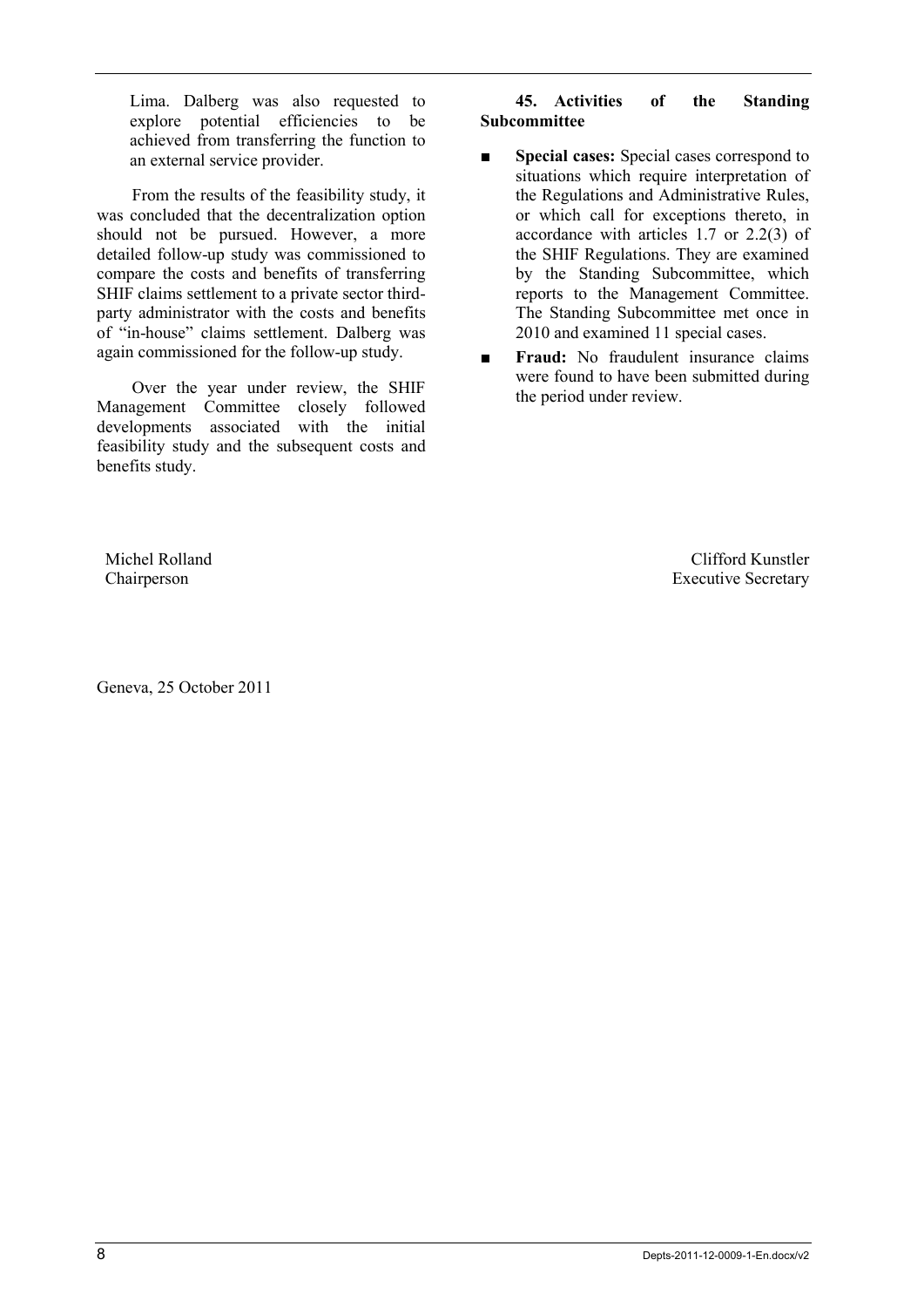#### **ANNEX I**

#### **ILO-ITU Staff Health Insurance Fund Assets and Liabilities Statement as at 31 December 2010**

#### **(in US Dollars)**

| <b>ASSETS</b>                        |                                                                         | <b>ILO</b>              | <b>ITU</b>            | <b>Total 2010</b>       | <b>Total 2009</b>      |
|--------------------------------------|-------------------------------------------------------------------------|-------------------------|-----------------------|-------------------------|------------------------|
| 1. Cash                              | Term deposits                                                           |                         |                       |                         |                        |
| 2. Debtors                           | Advances and other accounts receivable<br>Other debtors                 | 243 442<br>10 528 481   | 2 4 8 7<br>264 758    | 245 929<br>10 793 239   | 326 369<br>6473901     |
|                                      | 3. Investments Held with Aberdeen Asset Management<br>Derivative assets | 41 439 151<br>2 451 432 | 10 624 829<br>481 254 | 52 063 980<br>2 932 686 | 47 881 445<br>1076 140 |
| 4. Other                             | Accrued investment income                                               | 384 809                 | 107 210               | 492 019                 | 555 556                |
|                                      | <b>TOTAL</b>                                                            | 55 047 315              | 11 480 538            | 66 527 853              | 56 313 411             |
| LIABILITIES                          |                                                                         |                         |                       |                         |                        |
| 1. Creditors                         | Prepaid contributions<br>Other creditors                                | 550 714<br>34 103       | 6 3 3 8               | 550 714<br>40 441       | 547 476<br>70 528      |
|                                      | 2. Accrued liability for unsettled claims                               | 11 573 000              | 4 727 000             | 16 300 000              | 13 200 000             |
|                                      | <b>TOTAL</b>                                                            | 12 157 817              | 4733338               | 16 891 155              | 13818004               |
|                                      | <b>EXCESS OF ASSETS OVER LIABILITIES</b>                                | 42 889 498              | 6747200               | 49 636 698              | 42 495 407             |
| <b>SHIF Guarantee Fund</b>           |                                                                         |                         |                       |                         |                        |
|                                      | Balance brought forward from previous year                              | 34 620 900              | 6798367               | 41 419 267              | 32 721 349             |
| Total surplus/(deficit) for the year |                                                                         | 5 817 166               | (532 421)             | 5 284 745               | 8 697 918              |
| <b>Guarantee Fund Balance</b>        |                                                                         | 40 438 066              | 6 265 946             | 46 704 012              | 41 419 267             |
| <b>Reserve for Derivatives</b>       |                                                                         |                         |                       |                         |                        |
|                                      | Balance brought forward from previous year                              | 882 435                 | 193 705               | 1 076 140               | 4 220 129              |
|                                      | Adjustment for derivative assets for the year                           | 1568997                 | 287 549               | 1856 546                | (3143989)              |
|                                      | <b>Reserve for Derivatives Balance</b>                                  | 2 451 432               | 481 254               | 2 932 686               | 1076 140               |
|                                      | <b>RESERVE AND FUND BALANCE at 31 December</b>                          | 42 889 498              | 6747200               | 49 636 698              | 42 495 407             |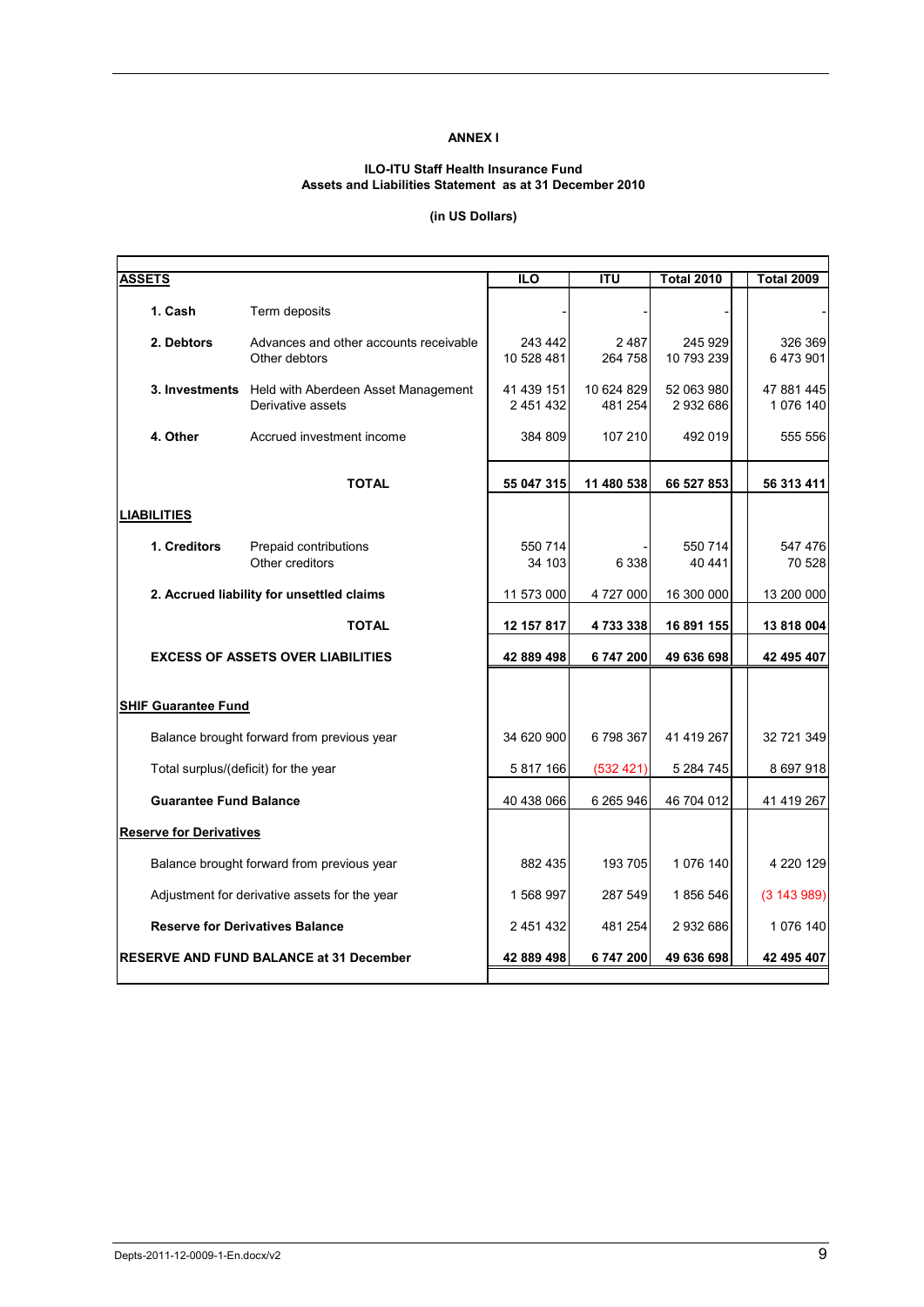#### **ANNEXE II**

#### **ILO-ITU Staff Health Insurance Fund Income and Expenditure Statement for the year ended 31 December 2010**

#### **(in US Dollars)**

| <b>OPERATING TRANSACTIONS</b>           |                                                                                                         | $\overline{10}$                     | $\overline{1}$                          | <b>Total 2010</b>                     | <b>Total 2009</b>                                |
|-----------------------------------------|---------------------------------------------------------------------------------------------------------|-------------------------------------|-----------------------------------------|---------------------------------------|--------------------------------------------------|
| 1. Contributions<br>received            | Active staff including experts<br>Active staff - Organizations<br>Retired/survivors                     | 11 062 820<br>11 003 589<br>5737934 | 3 802 370<br>3747398<br>2 116 791       | 14 865 190<br>14 750 987<br>7 854 725 | 13 490 389<br>13 350 249<br>7 571 479            |
|                                         | Retired/survivors - Organizations<br>Voluntary                                                          | 11 475 868<br>1 926 558             | 4 229 891<br>794 025                    | 15 705 759<br>2720583                 | 15 142 140<br>2 439 505                          |
|                                         | <b>TOTAL CONTRIBUTIONS</b>                                                                              | 41 206 769                          | 14 690 475                              | 55 897 244                            | 51 993 762                                       |
| 2. Benefits paid                        | Active staff including experts<br>Retired/survivors<br>Voluntary<br>Less: Recoveries from third parties | 11 483 253<br>23 551 116<br>1649893 | 5 0 21 8 84<br>9 0 3 2 4 7 0<br>774 541 | 16 505 137<br>32 583 586<br>2 424 434 | 15 684 129<br>29 050 037<br>2 244 602<br>(59690) |
|                                         | <b>TOTAL BENEFITS</b>                                                                                   | 36 684 262                          | 14 828 895                              | 51 513 157                            | 46 919 078                                       |
| over benefits paid                      | 3. Net surplus/(deficit) in contributions income                                                        | 4 522 507                           | (138 420)                               | 4 384 087                             | 5 074 684                                        |
| unsettled claims                        | 4. Increase/(decrease) in accrued liability for                                                         | 2 069 000                           | 1 031 000                               | 3 100 000                             | 800 000                                          |
| 5. Exchange gains/(losses)              |                                                                                                         | 5 3 0 2                             | (1802)                                  | 3500                                  | (3485)                                           |
| 6. Sundry expenses                      |                                                                                                         | 344                                 | 916                                     | 1 260                                 | 1 2 0 9                                          |
| 7. Net operating surplus/(deficit)      |                                                                                                         | 2 458 465                           | (1172138)                               | 1 286 327                             | 4 269 990                                        |
| <b>INVESTMENT TRANSACTIONS</b>          |                                                                                                         |                                     |                                         |                                       |                                                  |
| 8. Interest & other income received     |                                                                                                         | 1 241 971<br>315 281                | 238 664<br>61895                        | 1480 635<br>377 176                   | 1 543 115<br>611 471                             |
|                                         | 9. Capital gains/(losses) on investment sold<br>10. Unrealized gains/(losses) on investment             | (293796)                            | (57677)                                 | (351 473)                             | (1256665)                                        |
|                                         | Sub-total                                                                                               | 1 263 456                           | 242 882                                 | 1 506 338                             | 897 921                                          |
| 11. Gains/(losses) on currency trading: |                                                                                                         |                                     |                                         |                                       |                                                  |
|                                         | On purchase and sales<br>Sub-total                                                                      | 2 2 2 5 1 5                         | 440 653                                 | 2 669 168                             | 2 423 013                                        |
|                                         |                                                                                                         | 2 2 2 5 1 5                         | 440 653                                 | 2 669 168                             | 2 423 013                                        |
|                                         | <b>Total investment income</b>                                                                          | 3 491 971                           | 683 535                                 | 4 175 506                             | 3 320 934                                        |
| 12. Expenditure:                        | Investment management fees                                                                              | 114 424                             | 22 363                                  | 136 787                               | 139 618                                          |
|                                         | l otal investment expenditure                                                                           | 114 424                             | 22 363                                  | 136 787                               | 139 618                                          |
| 13. Net income/(loss) on investments    |                                                                                                         | 3 377 547                           | 661 172                                 | 4 038 719                             | 3 181 316                                        |
| 14. Net surplus/(deficit)               |                                                                                                         | 5 836 012                           | (510966)                                | 5 3 2 5 0 4 6                         | 7 451 306                                        |
|                                         | 15. Revaluation gain/(loss) on assets & liabilities                                                     | (18846)                             | (21455)                                 | (40301)                               | 1 246 612                                        |
|                                         | <b>NET RESULT FOR THE YEAR</b>                                                                          | 5 817 166                           | (532 421)                               | 5 284 745                             | 8 697 918                                        |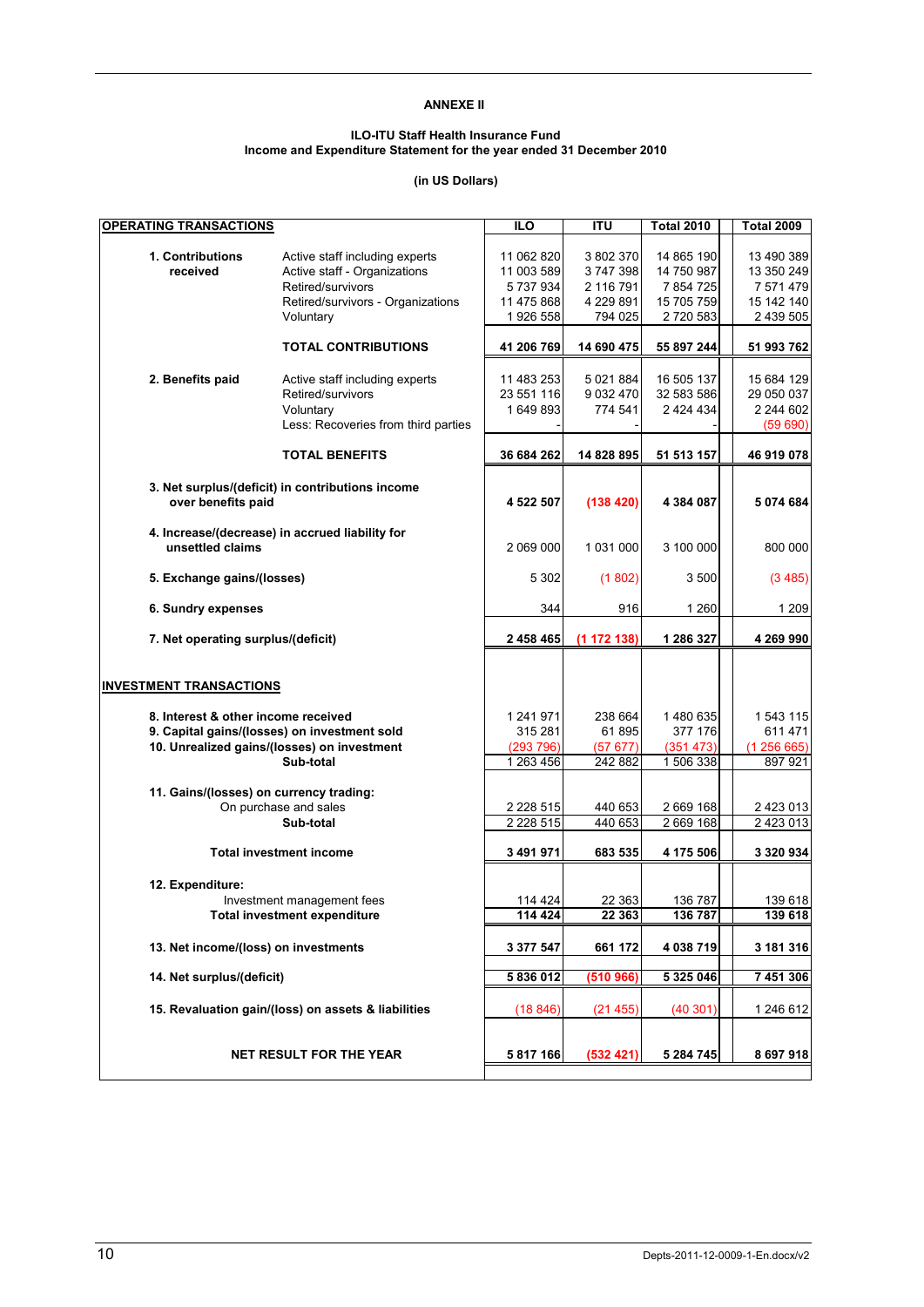#### **Annex III**

#### **Guarantee Fund 2001-2010** (in US dollars)

| <b>Accounts year</b>                               | 2001       | 2002       | 2003       | 2004       | 2005       | 2006                  | 2007 | 2008                                                   | 2009 | 2010                             |
|----------------------------------------------------|------------|------------|------------|------------|------------|-----------------------|------|--------------------------------------------------------|------|----------------------------------|
| Guarantee Fund                                     | 32 050 022 | 37 824 157 | 36 157 195 | 39 148 470 | 28 096 763 |                       |      | 29 539 253 27'961'919 32 721 349 41 419 267            |      | 46 704 012                       |
| Benefit expenditure                                | 21 816 590 | 24 084 102 | 31 040 332 | 35 907 731 | 36 260 292 | 40 111 730 42 560 551 |      |                                                        |      | 45 885 414 49 919 078 51 513 157 |
| Minimum level                                      | 10 593 764 | 11 161 769 | 12 823 504 | 15 172 027 | 17 201 393 |                       |      | 18 713 292 19 822 095 21 426 283 22 560 841            |      | 24 552 942                       |
| Maximum level                                      | 31 781 293 | 33 485 308 | 38 470 522 | 45 516 082 | 51 604 178 |                       |      | 56 139 876 59 466 286 64 278 848 67 682 523 73 658 825 |      |                                  |
| Ratio: actual level/maximum level                  | 1.01       | 1.13       | 0.93       | 0.86       | 0.54       | 0.53                  | 0.47 | 0.51                                                   | 0.61 | 0.63                             |
| Swiss franc to US dollar exchange rate at year-end | 1.65       | 1.49       | 1.30       | 1.14       | 1.31       | 1.21                  | 1.12 | 1.19                                                   | 1.00 | 0.97                             |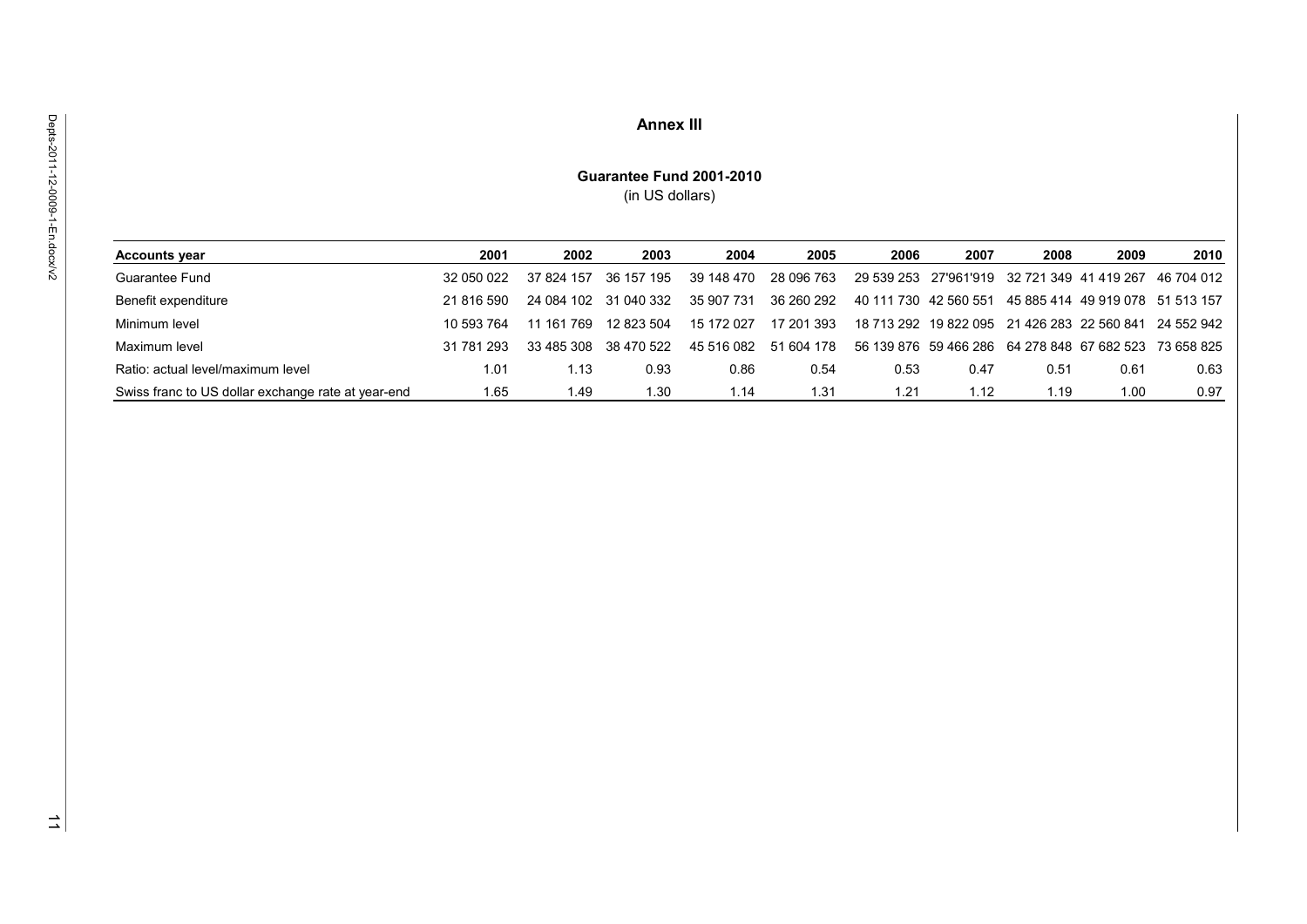# **Annex IV**

#### **Voluntarily covered dependants (VCD): Summary of annual and cumulative results 2001-2010**

| Year | <b>Number</b><br>of dependants<br>covered | <b>Contributions</b><br>received<br>(US dollars) | <b>Benefits paid</b><br>(US dollars) | <b>Operational</b><br>balance | <b>Cumulative</b><br>result | <b>Benefit paid</b><br>per US dollar<br>contributed |
|------|-------------------------------------------|--------------------------------------------------|--------------------------------------|-------------------------------|-----------------------------|-----------------------------------------------------|
| 2001 | 723                                       | 1 249 596                                        | 1 320 989                            | $-71.393$                     | $-71.393$                   | 1.05                                                |
| 2002 | 706                                       | 1 315 628                                        | 1 391 197                            | $-75.569$                     | $-146962$                   | 1.05                                                |
| 2003 | 736                                       | 1415079                                          | 1702492                              | $-287413$                     | -434 375                    | 1.20                                                |
| 2004 | 740                                       | 1 704 414                                        | 1856579                              | $-152$ 165                    | $-586540$                   | 1.08                                                |
| 2005 | 704                                       | 2 0 34 4 0 9                                     | 2 000 673                            | 33 736                        | $-552804$                   | 0.98                                                |
| 2006 | 666                                       | 2 061 438                                        | 2 0 3 5 4 2 8                        | 26 010                        | $-526794$                   | 0.99                                                |
| 2007 | 660                                       | 2072721                                          | 2 143 277                            | $-70.556$                     | $-597.350$                  | 1.03                                                |
| 2008 | 654                                       | 2 195 825                                        | 2 510 305                            | $-314480$                     | $-911830$                   | 1.14                                                |
| 2009 | 647                                       | 2 439 505                                        | 2 244 602                            | 194 903                       | -716 927                    | 0.92                                                |
| 2010 | 672                                       | 2 720 583                                        | 2 4 2 4 4 3 4                        | 296 149                       | -420 778                    | 0.89                                                |
|      | <b>TOTAL</b>                              | 19 209 198                                       | 19 629 976l                          |                               |                             |                                                     |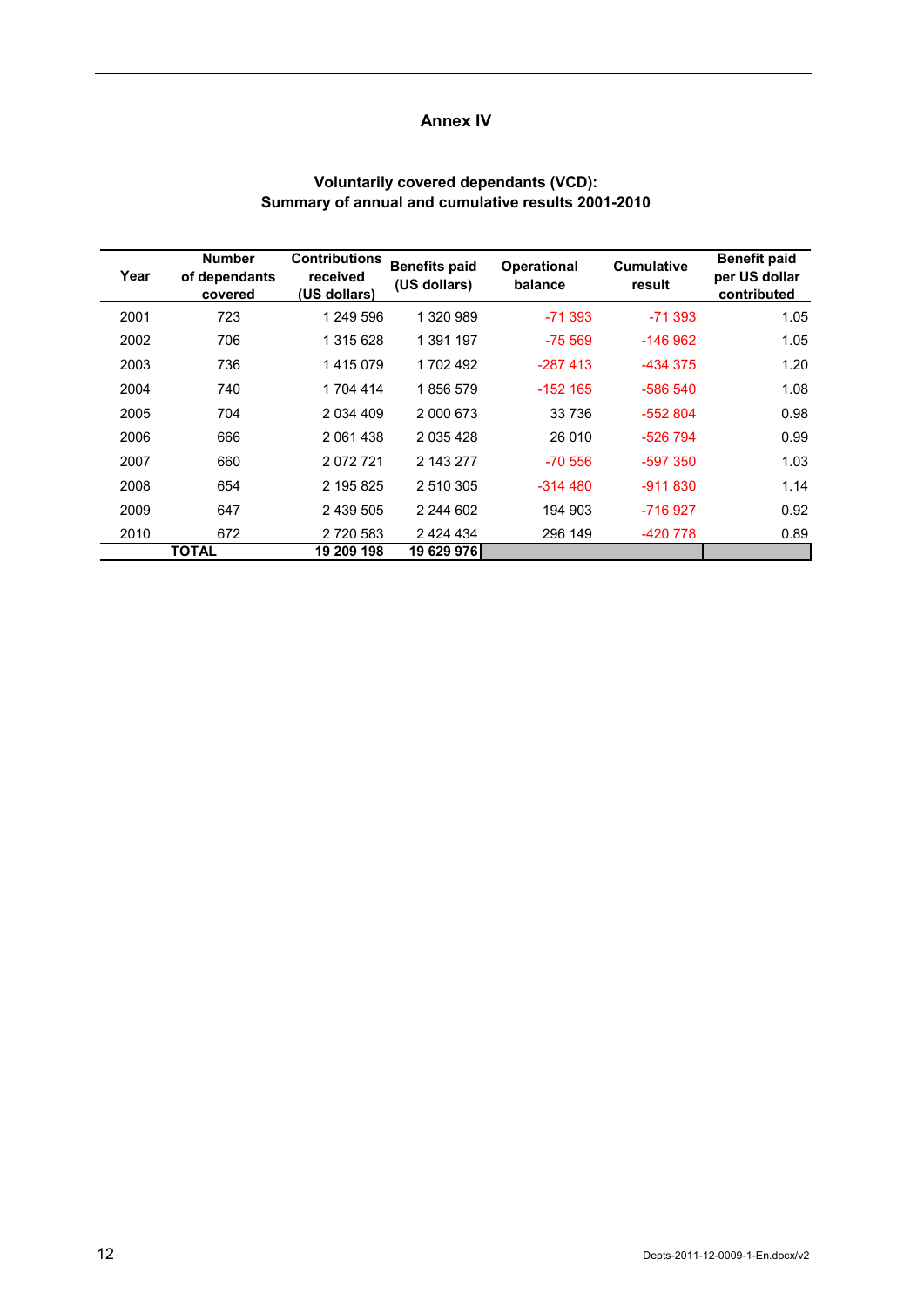# **ANNEX V**

#### **Membership of the Fund 2001-2010**

(voluntarily covered dependants excluded)

| Category                                    |      |      |      |      |      | <b>Paying members</b> |      |      |      |      |      |      |      |      | <b>Dependants</b> |      |      |      |           |      | <b>Total insured persons</b> |           |      |      |      |      |                                                      |      |             |           |
|---------------------------------------------|------|------|------|------|------|-----------------------|------|------|------|------|------|------|------|------|-------------------|------|------|------|-----------|------|------------------------------|-----------|------|------|------|------|------------------------------------------------------|------|-------------|-----------|
| Year's average                              | 2001 | 2002 | 2003 |      |      | 2006                  | 2007 | 2008 | 2009 | 2010 | 2001 | 2002 | 2003 | 2004 | 2005              | 2006 | 2007 | 2008 | 2009      | 2010 | 2001                         | 2002      | 2003 | 2004 | 2005 | 2006 | 2007                                                 | 2008 | 2009        | 2010      |
| <b>ILO</b>                                  |      |      |      |      |      |                       |      |      |      |      |      |      |      |      |                   |      |      |      |           |      |                              |           |      |      |      |      |                                                      |      |             |           |
| Headquarters and<br>Field project personnel | 1944 | 1887 | 1959 | 2047 | 1882 | 1828                  | 1827 | 1877 | 1857 | 1821 | 2390 | 2316 | 2378 | 2531 | 2344              | 2289 | 2285 | 2363 | 2368      | 2314 | 4334                         | 4203      | 4337 | 4578 | 4226 | 4117 | 4112                                                 | 4240 | 4225        | 4135      |
| <b>External offices</b>                     | 622  | 669  | 733  | 804  | 957  |                       | 1143 | 1128 | 1159 | 1258 | 1118 | 1221 | 1217 | 1305 | 1595              | 1635 | 1833 | 1964 | 1955      | 2108 | 1740                         | 1890      | 1950 | 2109 | 2552 | 2662 | 2976                                                 | 3092 | 3114        | 3366      |
| Former officials and<br>survivors           | 1747 | 1793 | 1835 | 1886 | 1963 | 2025                  | 2060 | 2143 | 2180 | 2232 | 986  | 999  | 994  | 993  | 989               | 1031 | 1048 | 1083 | 1098      | 1096 | 2733                         | 2792      | 2829 | 2879 | 2952 | 3056 | 3108                                                 | 3226 | 3278        | 3328      |
| <b>TOTAL</b>                                | 4313 | 4349 | 4527 | 4737 | 4802 | 4880                  | 5030 | 5148 | 5196 | 5311 | 4494 | 4536 | 4589 | 4829 | 4928              | 4955 | 5166 |      | 5410 5421 | 5518 | 8807                         | 8885      | 9116 | 9566 | 9730 |      | 9835 10196 10558 10617 10829                         |      |             |           |
| <b>ITU</b>                                  |      |      |      |      |      |                       |      |      |      |      |      |      |      |      |                   |      |      |      |           |      |                              |           |      |      |      |      |                                                      |      |             |           |
| Headquarters and<br>Field project personnel | 946  | 966  | 897  | 827  | 842  | 811                   | 799  | 796  | 800  | 799  | 1138 | 1157 | 1092 | 1005 | 1027              | 1000 | 994  | 1030 | 1046      | 1048 | 2084                         | 2123      | 1989 | 1832 | 1869 | 1811 | 1793                                                 | 1826 | 1846        | 1847      |
| <b>External offices</b>                     | 18   | 24   | 19   | 20   | 18   | 25                    | 27   | 29   | 28   | 27   | 19   | 29   | 26   | 24   | 25                | 41   |      | 45   | 38        | 37   | 37                           | 53        |      |      | 43   | 66   | 70                                                   | 74   | 66          | 64        |
| Former officials and<br>survivors           | 582  | 601  | 613  | 654  | 689  | 714                   | 736  | 749  | 787  | 802  | 320  | 336  | 322  | 346  | 350               | 356  | 357  | 347  | 353       | 357  | 902                          | 937       | 935  | 1000 | 1039 | 1070 | 1093                                                 | 1096 | 1140        | 1159      |
| <b>TOTAL</b>                                | 1546 | 1591 | 1529 | 1501 | 1549 | 1550                  | 1562 | 1574 | 1615 | 1628 | 1477 | 1522 | 1440 | 1375 | 1402              | 1397 | 1394 | 1422 | 1437      | 1442 | 3023                         | 3113      | 2969 | 2876 | 2951 | 2947 | 2956                                                 | 2996 |             | 3052 3070 |
| <b>ILO/ITU</b>                              |      |      |      |      |      |                       |      |      |      |      |      |      |      |      |                   |      |      |      |           |      |                              |           |      |      |      |      |                                                      |      |             |           |
| Headquarters and<br>Field project personnel | 2890 | 2853 | 2856 | 2874 | 2724 | 2639                  | 2626 | 2673 | 2657 | 2620 | 3528 | 3473 | 3470 | 3536 | 3371              | 3289 | 3279 | 3393 | 3414      | 3362 | 6418                         | 6326      | 6326 | 6410 | 6095 | 5928 | 5905                                                 | 6066 | 6071        | 5982      |
| <b>External offices</b>                     | 640  | 693  | 752  | 824  | 975  | 1052                  | 1170 | 1157 | 1187 | 1285 | 1137 | 1250 | 1243 | 1329 | 1620              | 1676 | 1876 | 2009 | 1993      | 2145 | 1777                         | 1943      | 1995 | 2153 | 2595 | 2728 | 3046                                                 | 3166 | 3180        | 3430      |
| Former officials and<br>survivors           | 2329 | 2394 | 2448 | 2540 | 2652 | 2739                  | 2796 | 2892 | 2967 | 3034 | 1306 | 1335 | 1316 | 1339 | 1339              | 1387 | 1405 | 1430 | 1451      | 1453 |                              | 3635 3729 | 3764 | 3879 | 3991 | 4126 | 4201                                                 | 4322 | 4418        | 4487      |
| <b>TOTAL</b>                                | 5859 | 5940 | 6056 | 6238 | 6351 | 6430                  | 6592 | 6722 | 6811 | 6939 | 5971 | 6058 | 6029 | 6204 | 6330              | 6352 | 6560 | 6832 | 6858      |      |                              |           |      |      |      |      | 6960 11830 11998 12085 12442 12681 12782 13152 13554 |      | 13669 13899 |           |

 $\vec{\omega}$